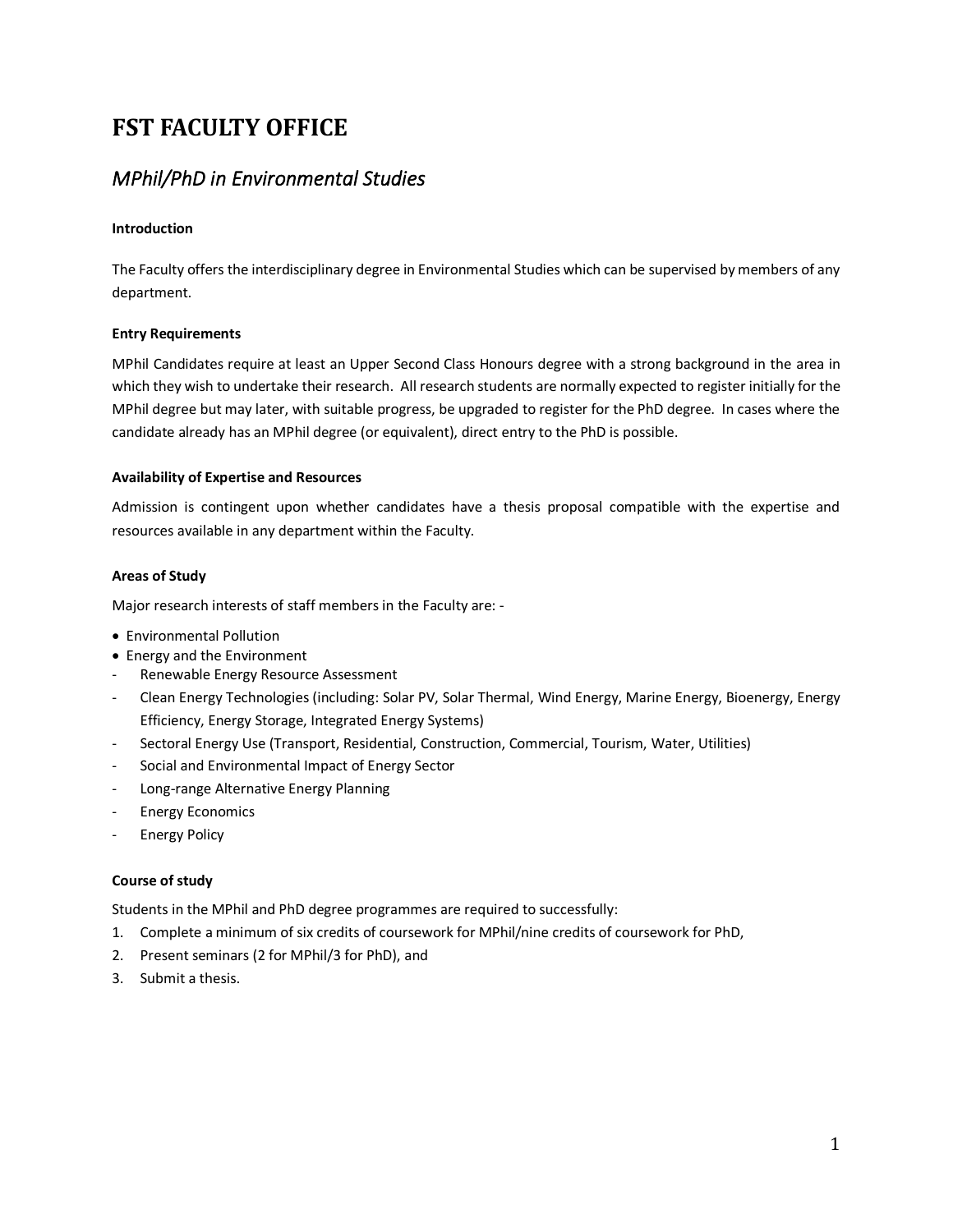#### **Courses**

Content courses in this programme are available through the MSc programmes available in any department of the Faculty. Students should discuss with their supervisor suitable courses which would satisfy the credit requirements. Courses should be completed in the first year.

#### **Compulsory Seminar Presentations**

For each seminar, candidates are required to write and present a paper to be photocopied and distributed beforehand on a topic arising out of their research, as well as to field questions put to them afterwards.

#### **Thesis**

Candidates are required to present and defend a thesis of acceptable scope and quality for the degree. The thesis must follow the guidelines set out in the University's Thesis guide.

#### **Award of the Degree**

The successful completion of the required coursework, the compulsory Seminar presentations and the Thesis will lead to the award of the Degree.

## **LIST OF COURSES**

#### **Compulsory for All Students**

FPAS 6000 Scientific Literature Review

#### **Available to All Students as necessary**

| <b>FPAS 6010</b> | <b>Basic Statistics for Graduates</b> |
|------------------|---------------------------------------|
| <b>FPAS 6020</b> | Writing a Scientific Paper            |
| <b>FPAS 6030</b> | Research Methods                      |

- **Compulsory for All Students depending on their Programme** GRSM 6001 MPhil Research Seminar 1 GRSM 6002 MPhil Research Seminar 2 GRSM 8001 PhD Research Seminar 1 GRSM 8002 PhD Research Seminar 2
- GRSM 8003 PhD Research Seminar 3
- ENVT 6990 MPhil Environmental Studies
- ENVT 8000 PhD Environmental Studies

Research Students may also be permitted (with the approval of their Supervisor) to take courses from other offerings within the Faculty.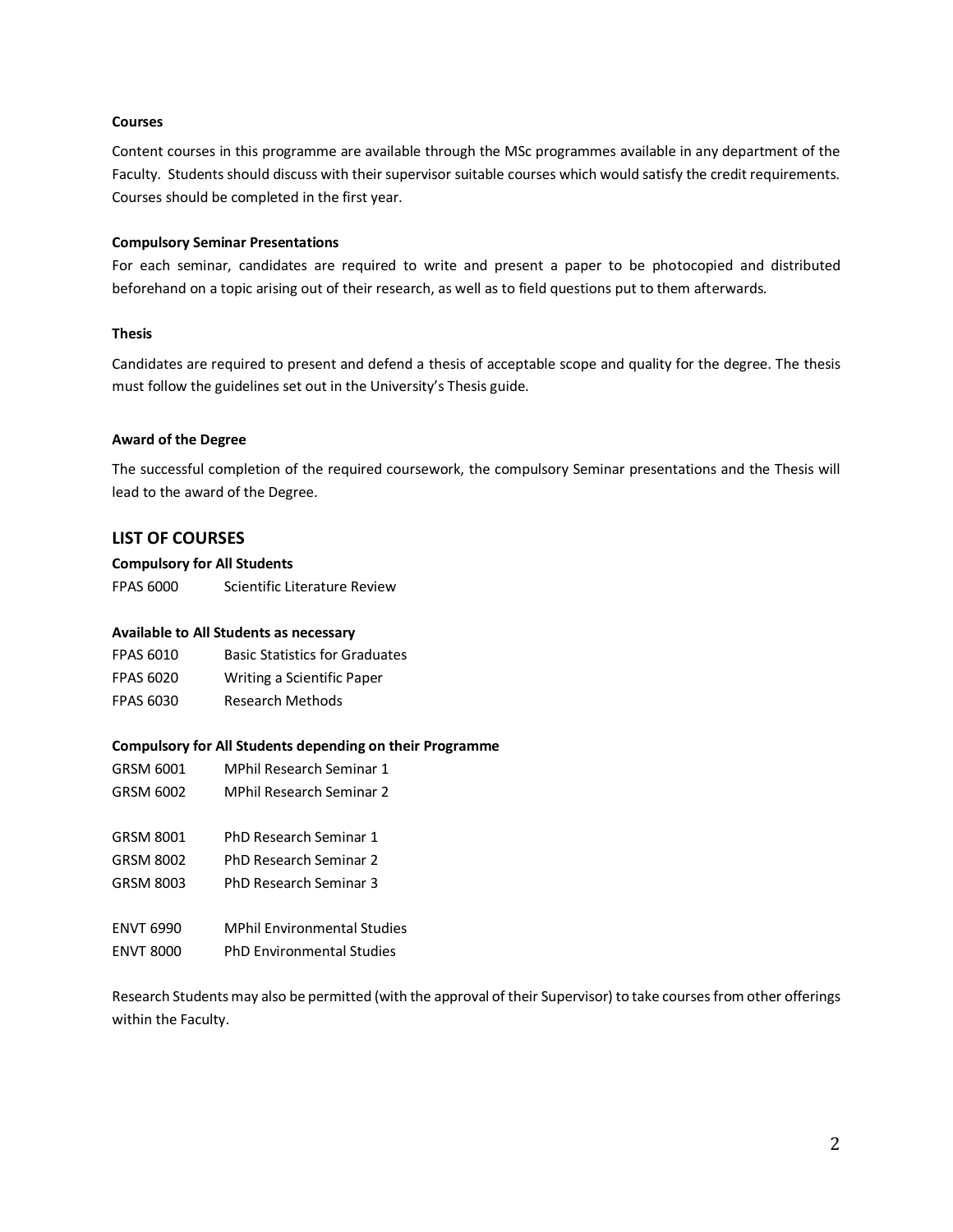# **COURSE DESCRIPTIONS**

**Courses are listed here in alphanumeric order by Course Code – i.e. Subject Code followed by Course Number. Descriptions for all Subject codes are given in the next section.** 

**COURSE CODE: FPAS 6000 TITLE: Scientific Literature Review CREDITS: 3**

#### **Description**

The course will formally teach MPhil and PhD students how to prepare an extensive review of the literature pertaining to a scientific topic. This will guide students on how to study and evaluate the literature on a given topic and write a comprehensive essay on it. The course will also demonstrate the use of pertinent search engines, discipline-specific traditional reference sources, as well as software for managing reference lists and creating bibliographies.

#### **Assessment**

Pass/Fail based on satisfactory attendance at the lectures and computer laboratory classes and on the adequacy of the written literature review and research proposal.

# **COURSE CODE: FPAS 6010 TITLE: Basic Statistics for Graduates CREDITS: 3**

#### **Description**

This course will acquaint postgraduate students that have not majored in Mathematics or Statistics with the fundamental ideas of modern applied statistic and provide an opportunity for the students to use a computer language in the study of this subject.

This course will be one of the course options for the postgraduate research students in the Faculty of Science and Technology. Students in Science and Technology outside BSc in Mathematics are not required to take Statistics courses in their undergraduate studies. This course then provides these students with basic statistical knowledge/skills needed for their research which they would not have had previous knowledge of.

#### **Assessment**

50% Coursework; 50% Final Examination

**COURSE CODE: FPAS 6020 TITLE: Writing a Scientific Paper CREDITS: 3**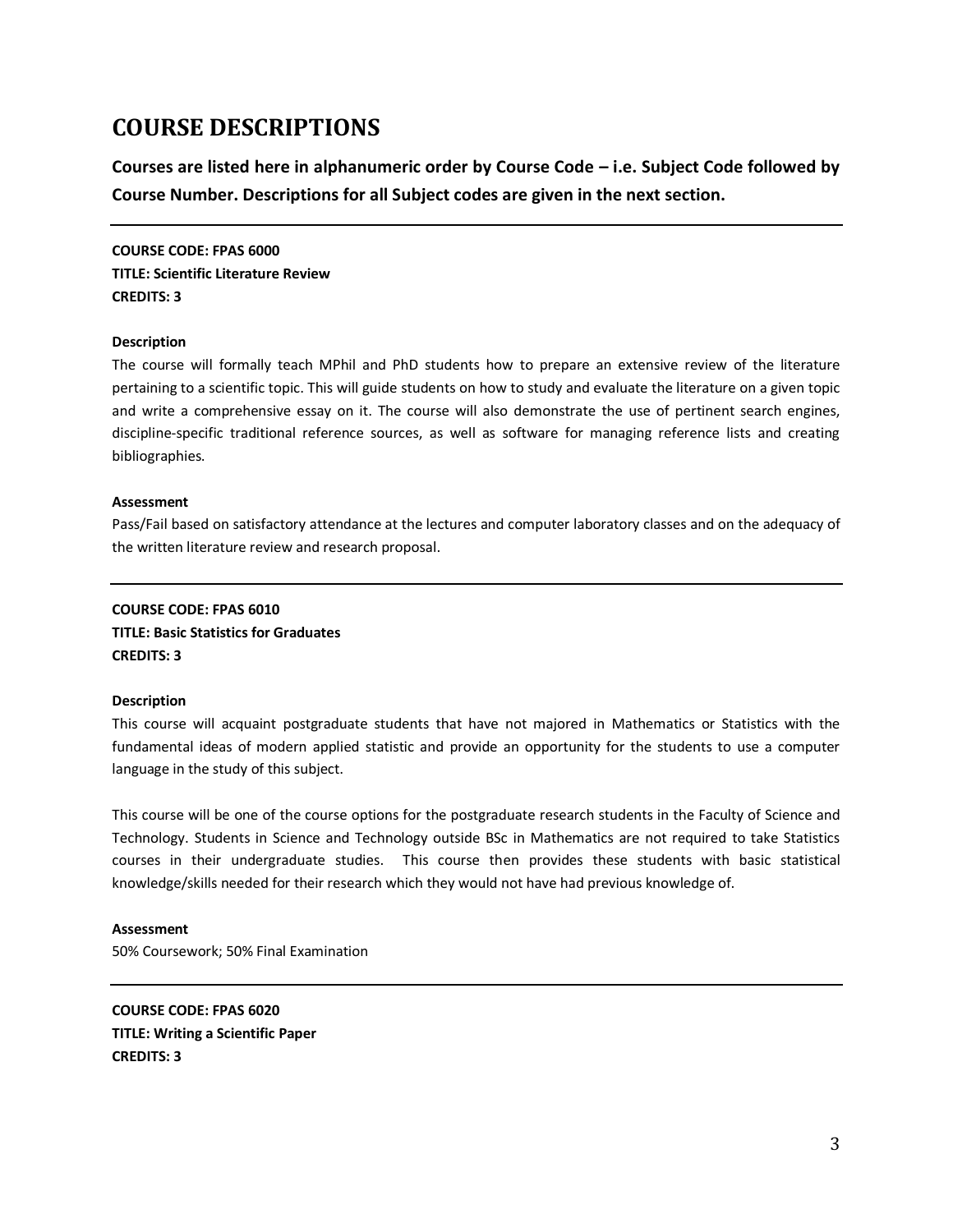#### **Description**

This course is a "How to" type. It will equip MPhil and PhD postgraduate students with the knowledge, skills and experience to enable them to write a scientific paper from their own results. More importantly, this course is a guide to the steps in the process of writing clear and effective scientific papers. The evaluation is based on the scientific paper produced at the end of the course.

This course is one of the course options for the postgraduate students in the Faculty of Science and Technology and is available to all **research** postgraduates. The Scientific Literature Review course focuses on developing the literature review needed for the thesis. This course will support and equip the postgraduate students with the knowledge, skills and practical experience to enable them to write a complete scientific article that can be potentially submitted to a refereed journal for publication. If students do not have results/data at the time of enrollment of the course, raw data can be provided for them by their individual supervisor.

**Assessment**

100% Coursework

**COURSE CODE: FPAS 6030 TITLE: Research Methods CREDITS: 3** 

#### **Description**

This course introduces postgraduate students to the basic ideas about conduction research. Students will learn methods for reading technical papers, selecting research topics, devising research questions, planning research, project management and ethics. The evaluation is based on the assignments throughout the course and a final project report and presentation.

This course is available to all **research** postgraduates in the Faculty of Science & Technology. These courses help to provide the students with the knowledge, skills and practical experience to develop and manage their research. Conceptualizing and implementing novel research can be an overwhelming task. Postgraduate students are more often just injected into current research interest of their supervisor. The student is unaware of what was involved in getting the project started from conceptualizing idea, designing the research question, designing the experiments to best answer the questions, ethical research standards, and project management.

# **Assessment**

100% Coursework

**COURSE CODE: GRSM 6001 (common to all MPhil students) TITLE: MPhil Research Seminar 1 CREDITS: 0 Description** This is the first of two research seminars to be presented by the MPhil student.

#### **Assessment**

Pass/Fail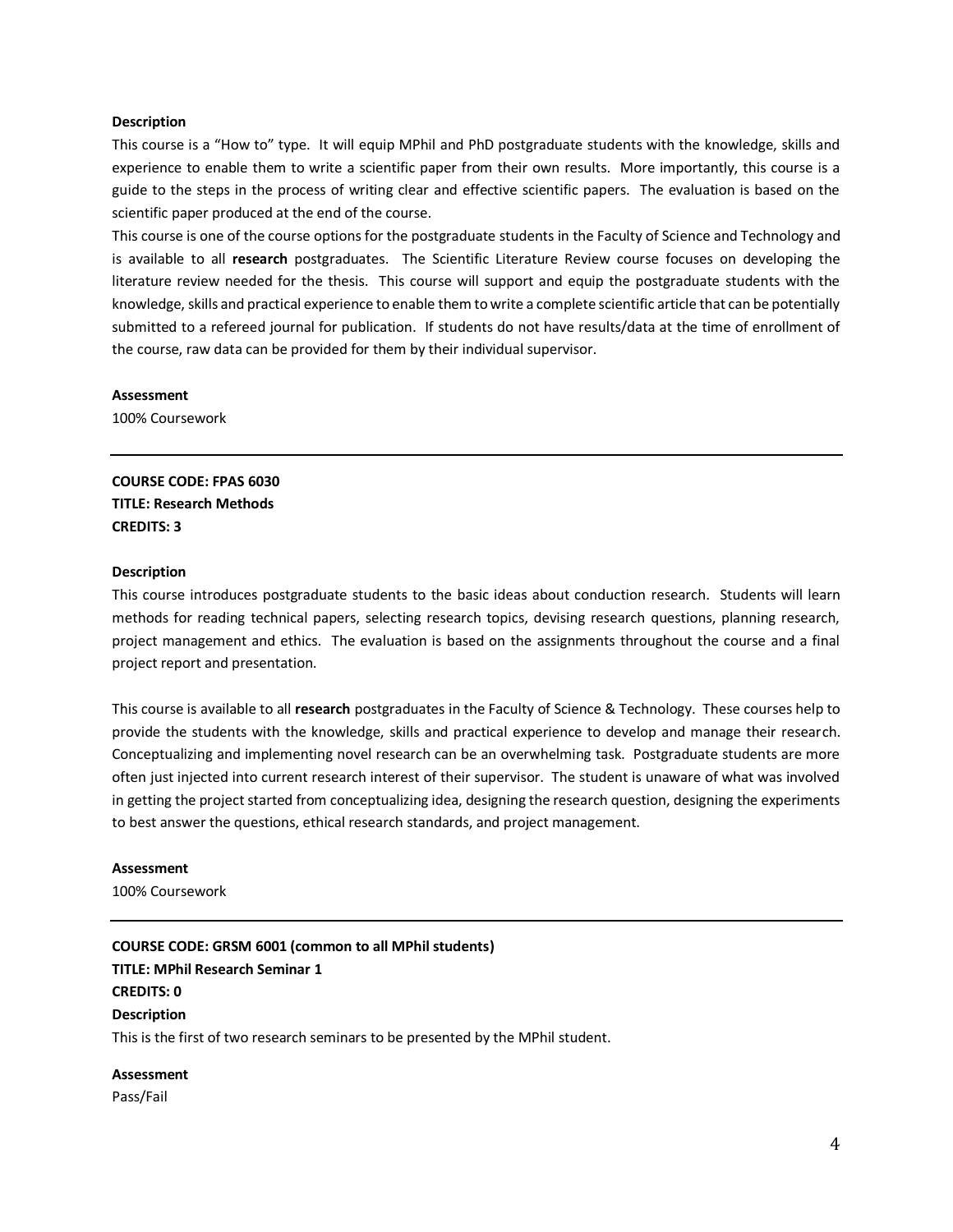# **COURSE CODE: GRSM 6002 (common to all MPhil students) TITLE: MPhil Research Seminar 2 CREDITS: 0**

#### **Description**

This is the second of two research seminars to be presented by the MPhil student.

#### **Assessment**

Pass/Fail

**COURSE CODE: GRSM 8001 (common to all PhD students) TITLE: PhD Research Seminar 1 CREDITS: 0**

#### **Description**

This course is the first of three research seminars to be presented by the PhD student.

### **Assessment**

Pass/Fail

# **COURSE CODE: GRSM 8002 (common to all PhD students) TITLE: PhD Research Seminar 2 CREDITS: 0**

#### **Description**

This is the second of three research seminars to be presented by the PhD student.

#### **Assessment**

Pass/Fail

## **COURSE CODE: GRSM 8003 (common to all PhD students)**

**TITLE: PhD Research Seminar 3 CREDITS: 0**

#### **Description**

This is the last of three research seminars to be presented by the PhD student.

# **Assessment**

Pass/Fail